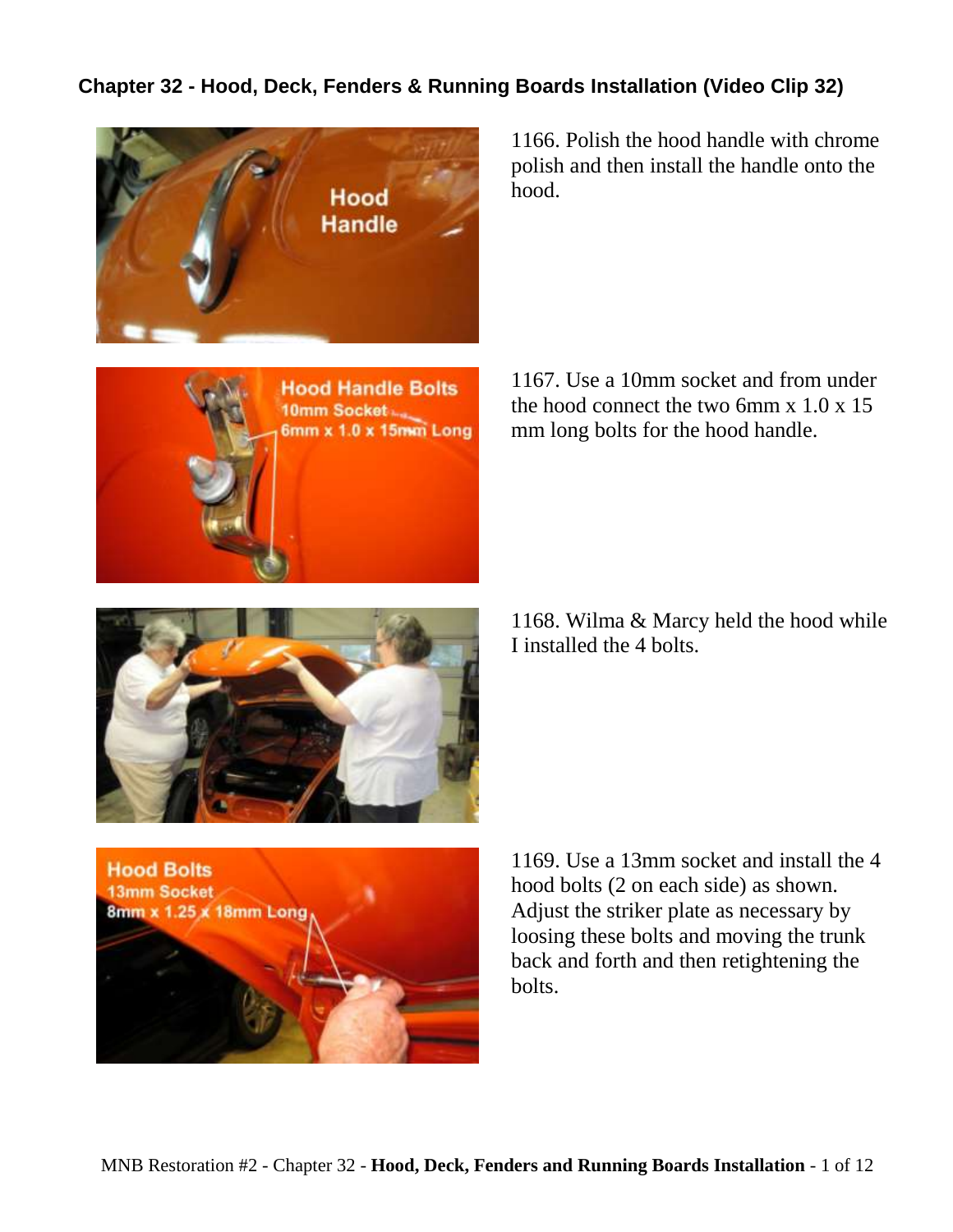



1170. Add grease to the striker plate receiver.

1171. Also add grease to all moving connections of the hood and wipe any excess grease off with a clean dry rag.

- 1172. The hood installation is complete.
	- *Work effort this section - 3 hours*

1173. Polish the deck lid handle with chrome polish and then install the handle on the deck lid.



**Deck Lid**

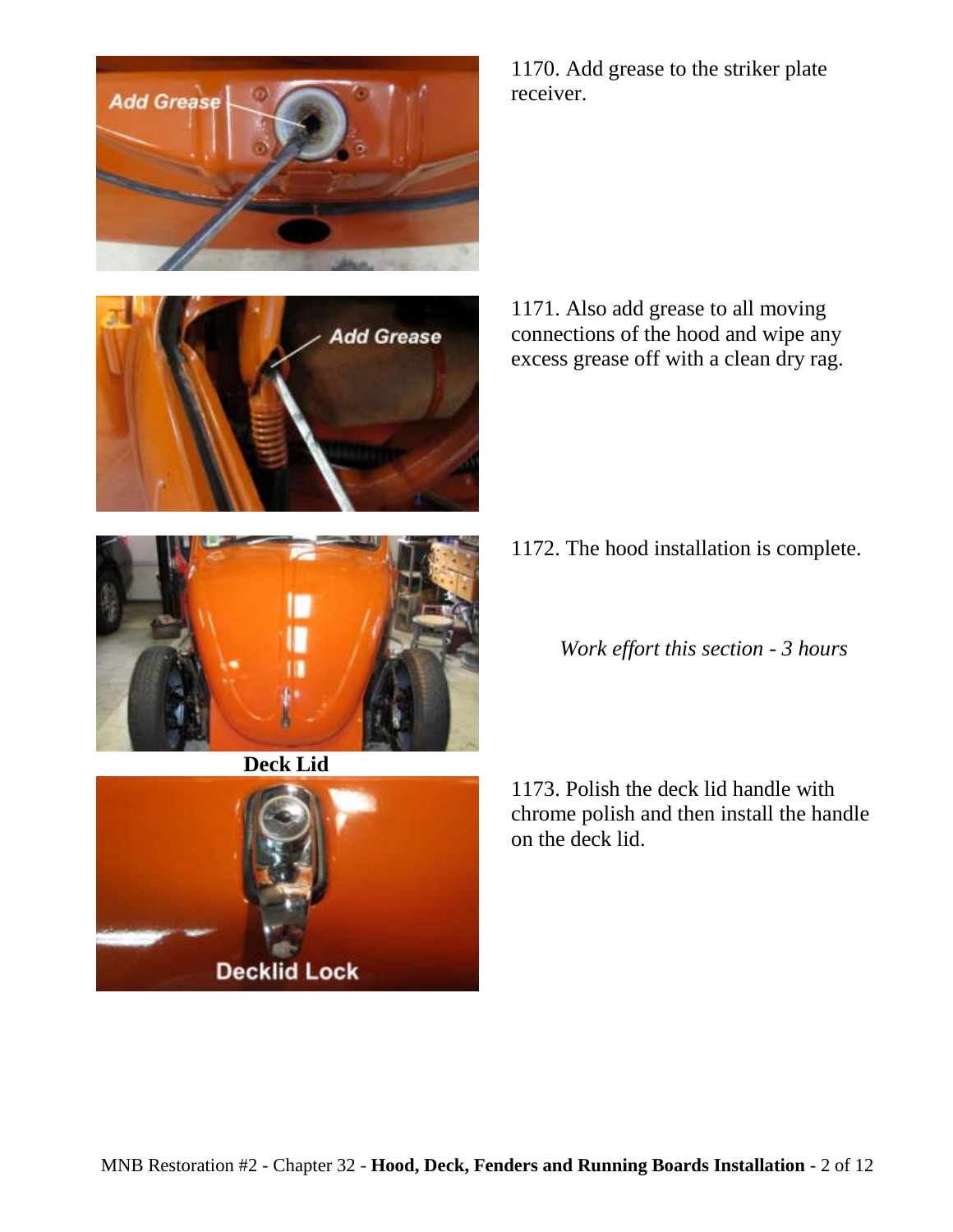

1174. Use a Phillips screwdriver from under the deck lid to install the three bolts for the deck lid lock, as shown.

1175. Polish the deck lid Volkswagen emblem with chrome polish.

1176. Use the slip-on fasteners to install the Volkswagen emblem on the deck lid.



1177. The Volkswagen emblem shown installed on the deck lid.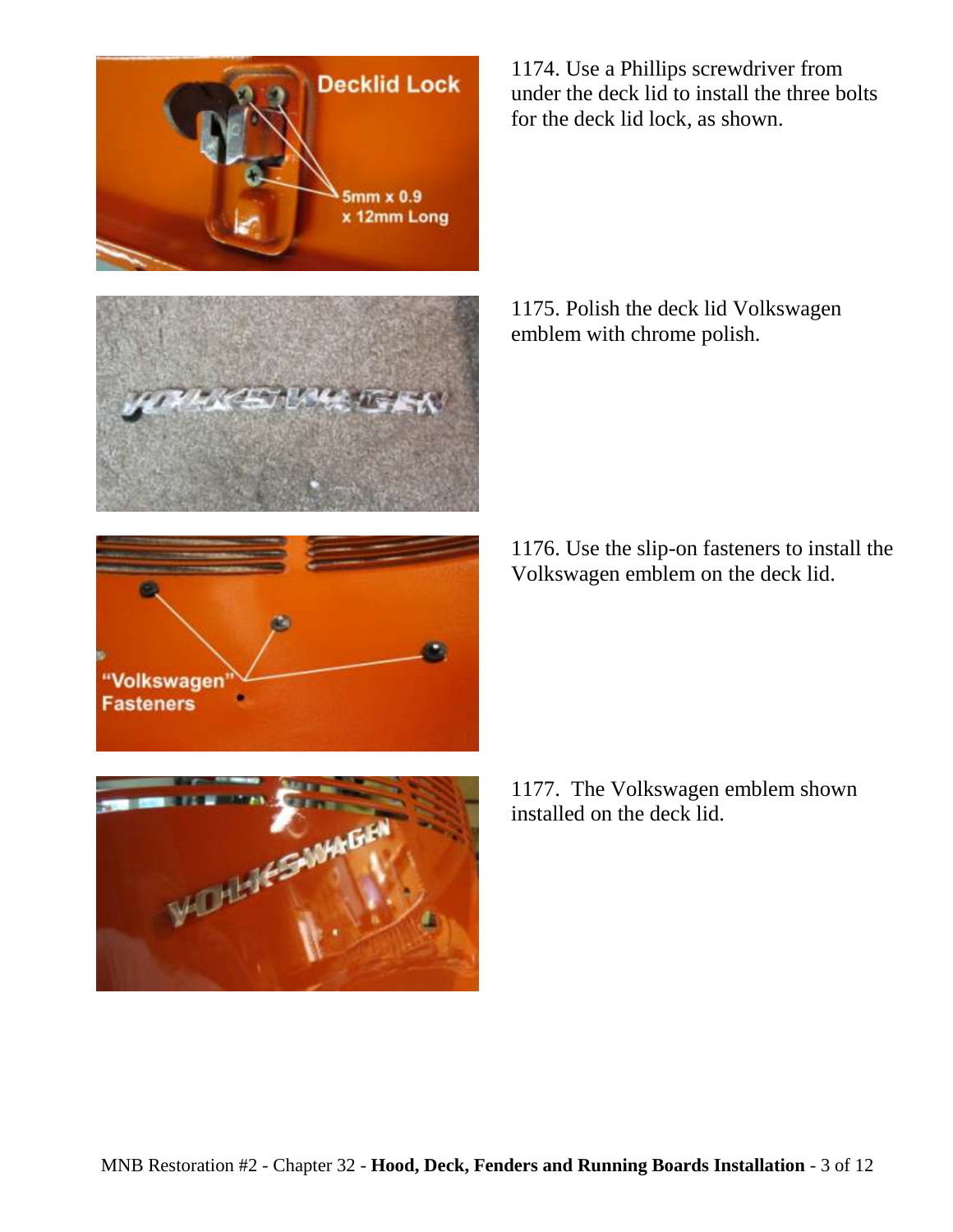



**New Lens** 

1178. Clean the tag light assembly and use a new rubber gasket for the light assembly.

1179. Add a drop of oil on the three tag light assembly studs and run the nut on each stud to clean off any paint that may hinder the bolt for tightening. Then with an 8mm socket attach the light assembly to the deck lid.

1180. The new tail light lens installed as shown



M4 x 0.75

1181. Use a new rubber gasket between the light assembly and the deck lid, as shown.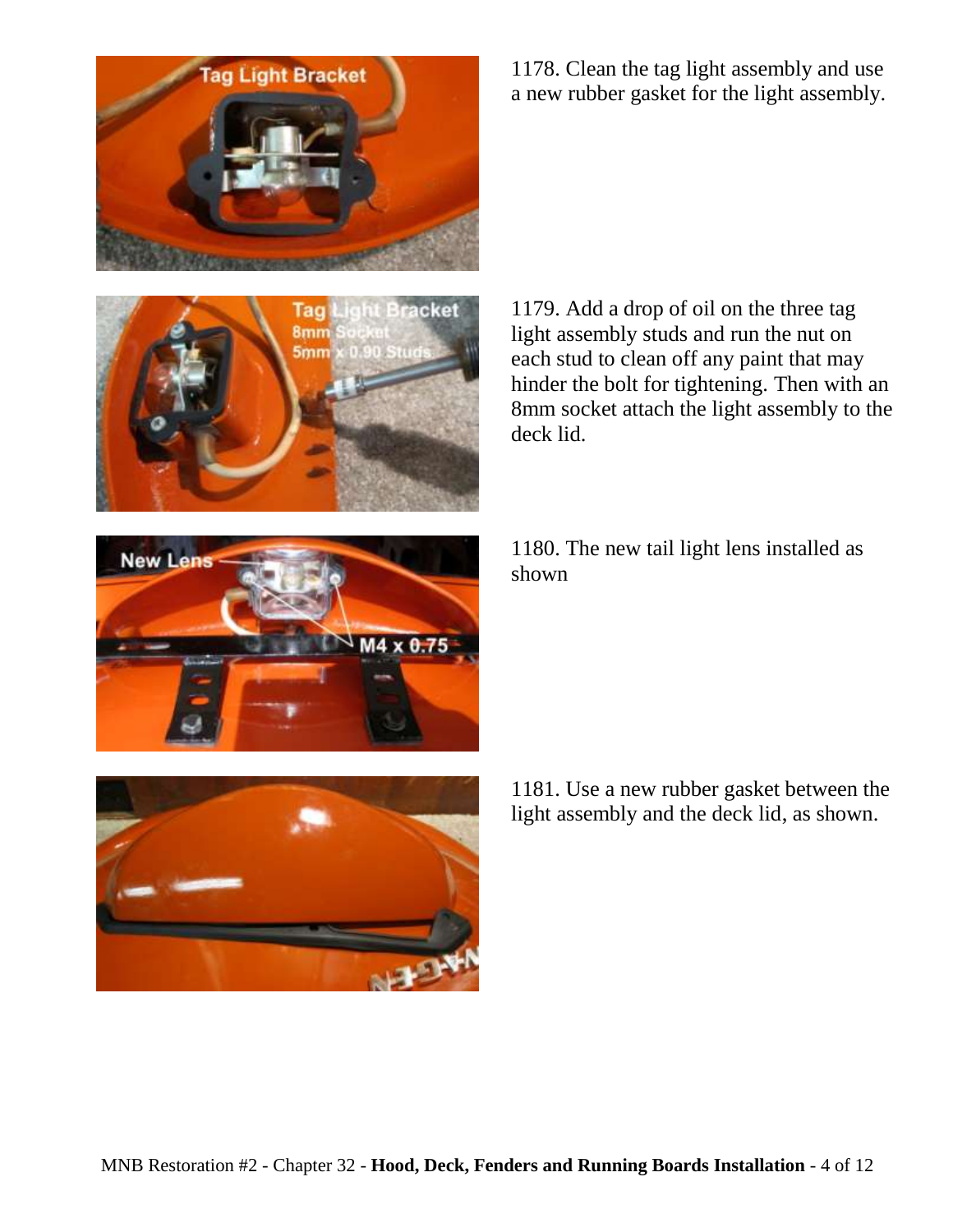From Chapter 12 or Video Clip 12



1183. Add the downspouts to the deck lid.

1184. With a 10mm socket attach the tag bracket. Remember to insert the rubber gasket between the tag bracket and the deck lid.

1185. For proper spring and wire position review chapter 12 from the Removal of the Deck Lid.





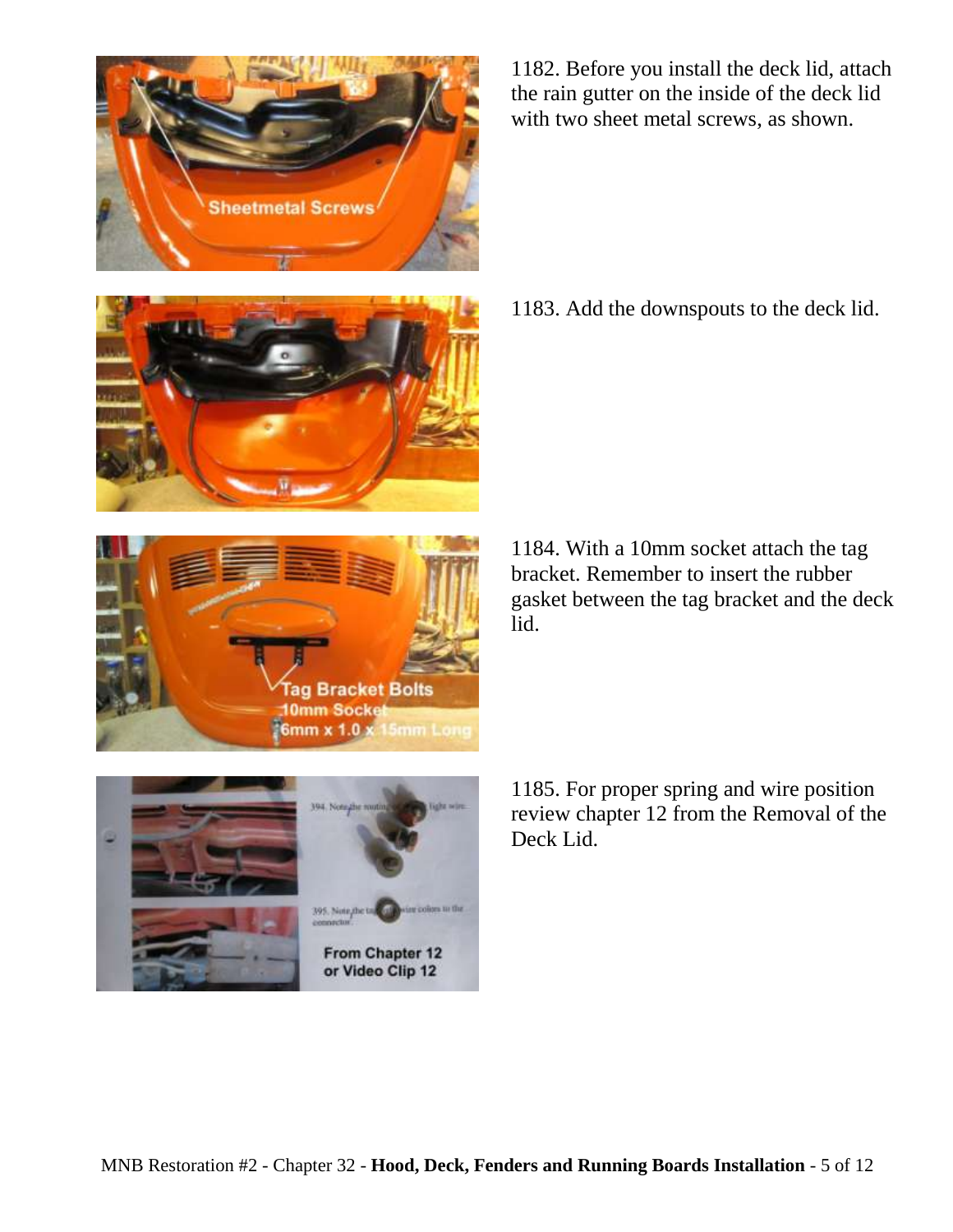

**Spring** 



1187. Install the spring and the tag light wire, as shown.



1188. Connect the tag light wires, as shown. I later found that I had the tail light wires reverse. The #8 fuse would blow when the lights were turned on and neither of the right side parking or tail light would come on.



1189. Install the new rubber stop for the deck lid and screw the stop in until the right amount of fit with the deck lid is achieved.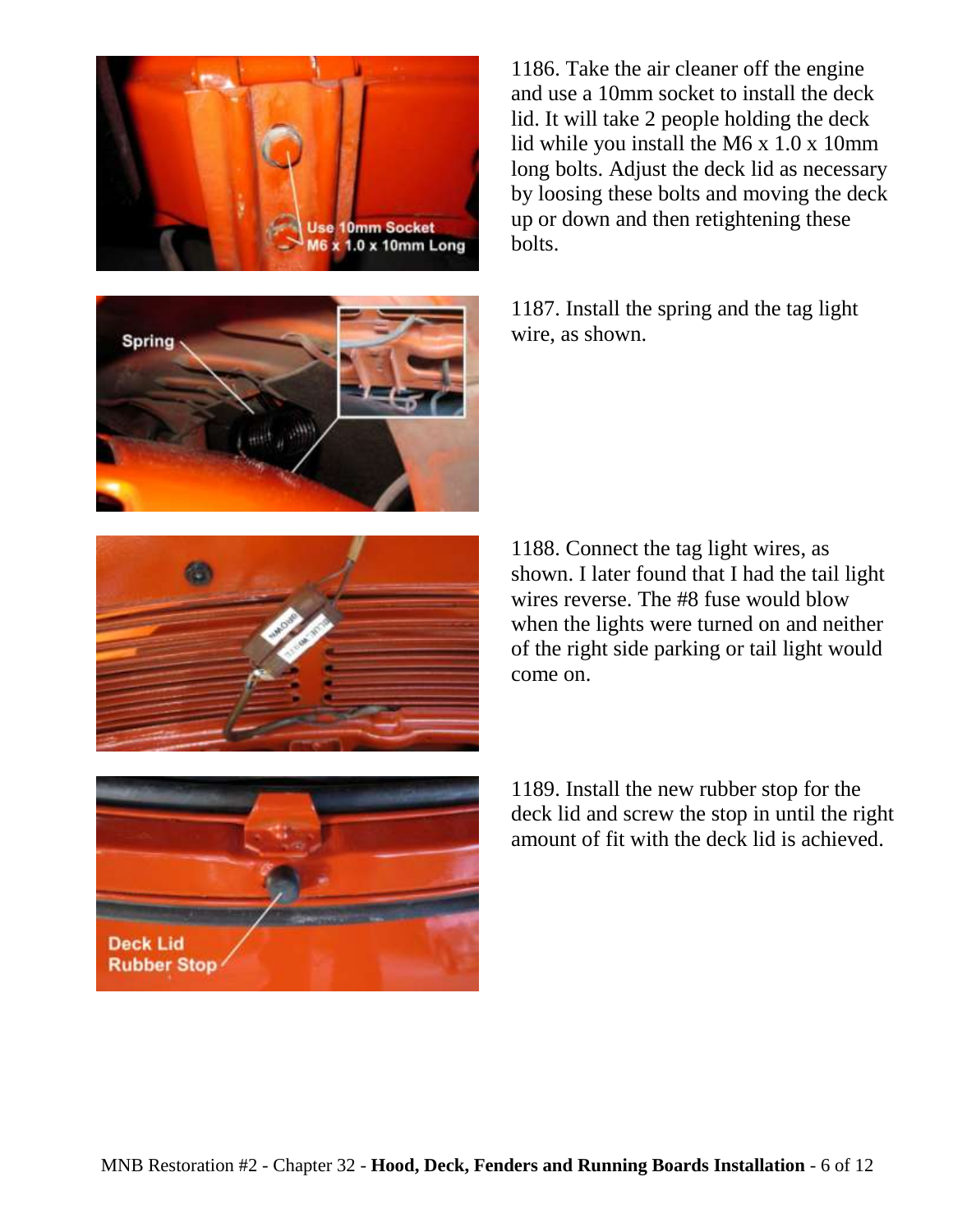



**Fenders**



Test Fit to Clean out Threads

1190. The deck lid shown installed.

*Work effort this section - 4 hours*

1191. The VW was getting a little dusty in the garage, so I backed it outside, washed it off with a water hose, and dried it with a soft towel.

1192. In order to get the fenders ready to install, spray each fender bolt hole with WD-40 and then run a M8 bolt into every fender hole to make sure that no paint is clogging up the hole. This took a little time for all four fenders, but I knew that when the fender was being held in place, I did not want any problems inserting the bolts.

1193. Also spray each bumper bracket bolt hole with WD-40 and then run an M8 bolt into every bumper bracket hole to clean excess paint. If very much paint is in the holes, them you may want to use a tap M8 x 1.25 to clean out the hole.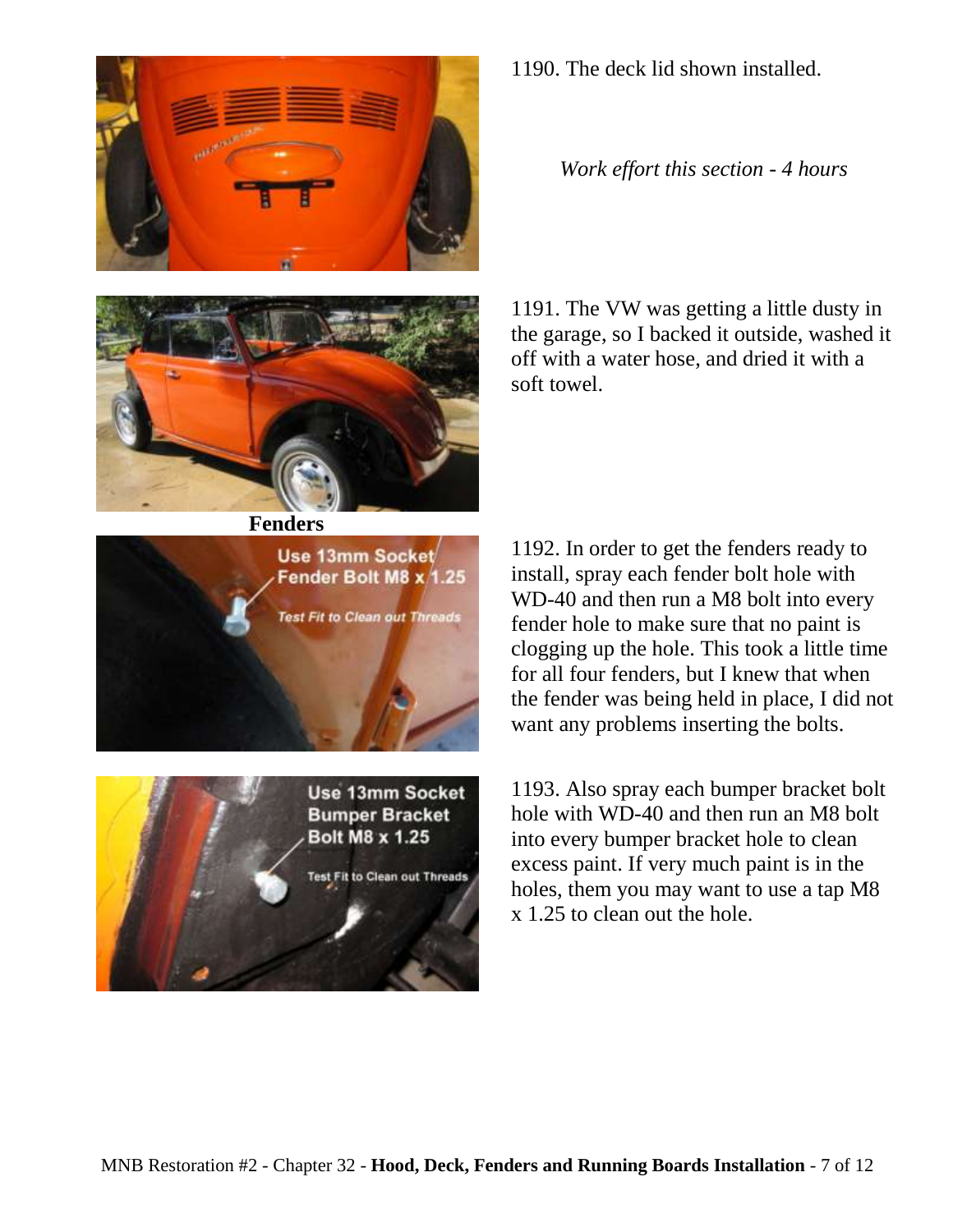

1194. I mounted the fender by installing the center bolt first to balance the fender. Then add the remaining bolts, but do not tighten them yet.

1195. Loosely mount both front fenders.

1196. Loosely mount both rear fenders.





1197. When I opened the fender webbing that came with the body seal kit from Mid America I noticed it was made in Mexico and did not appear as stout as my previous webbing. I went to the local VW supply store, M & D and purchased the German made webbing by West Coast Metric which appeared to be thicker.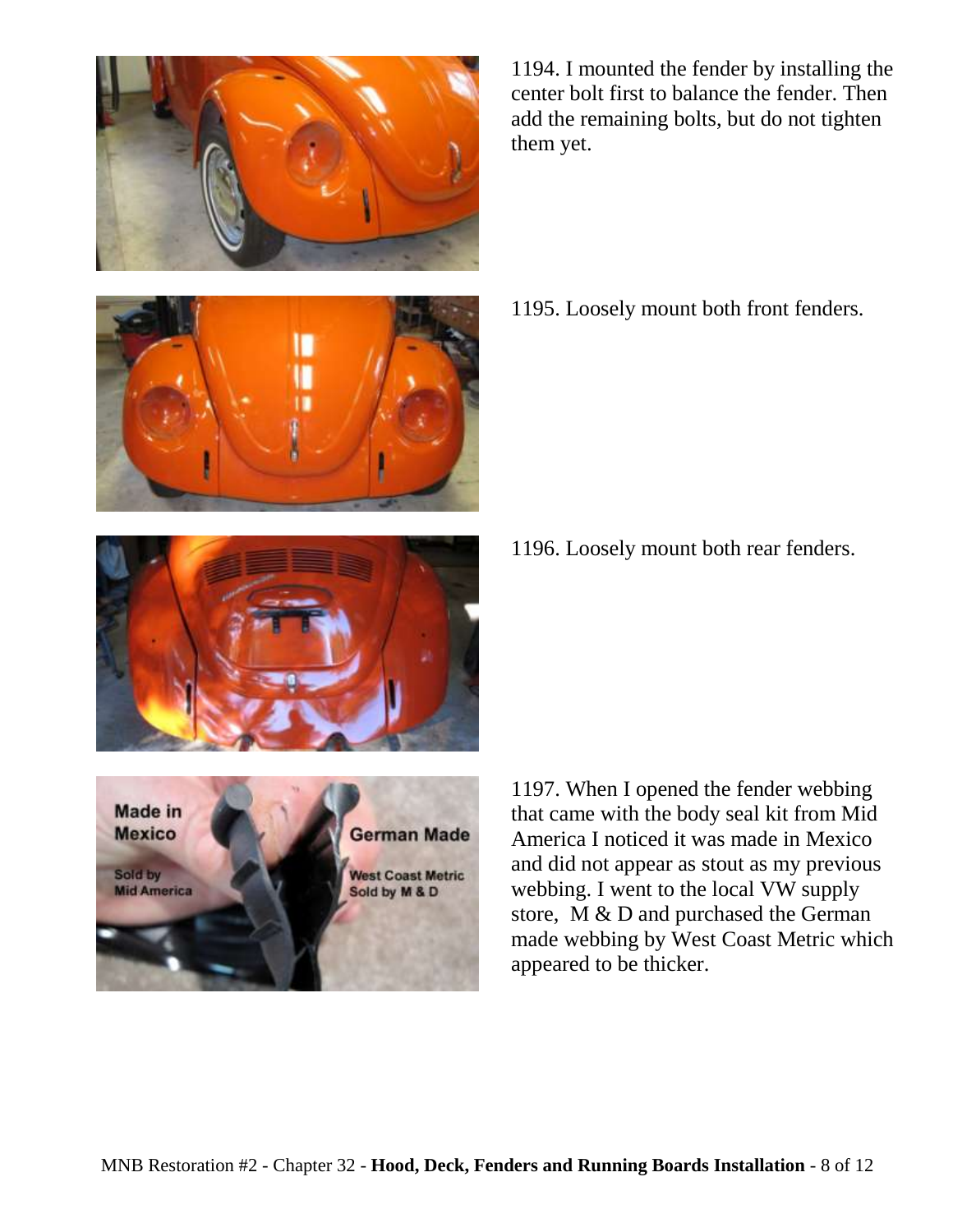

1198. The German made webbing did not have the V's or the bolt cut-outs.





1199. I had to cut the V's and the round holes for the bolts. I used the Mid America webbing as a pattern for these cut-outs.

1200. With the webbing installed, and held in place tighten all of the bolts on the right front fender.



*Work effort this section - 3 hours*

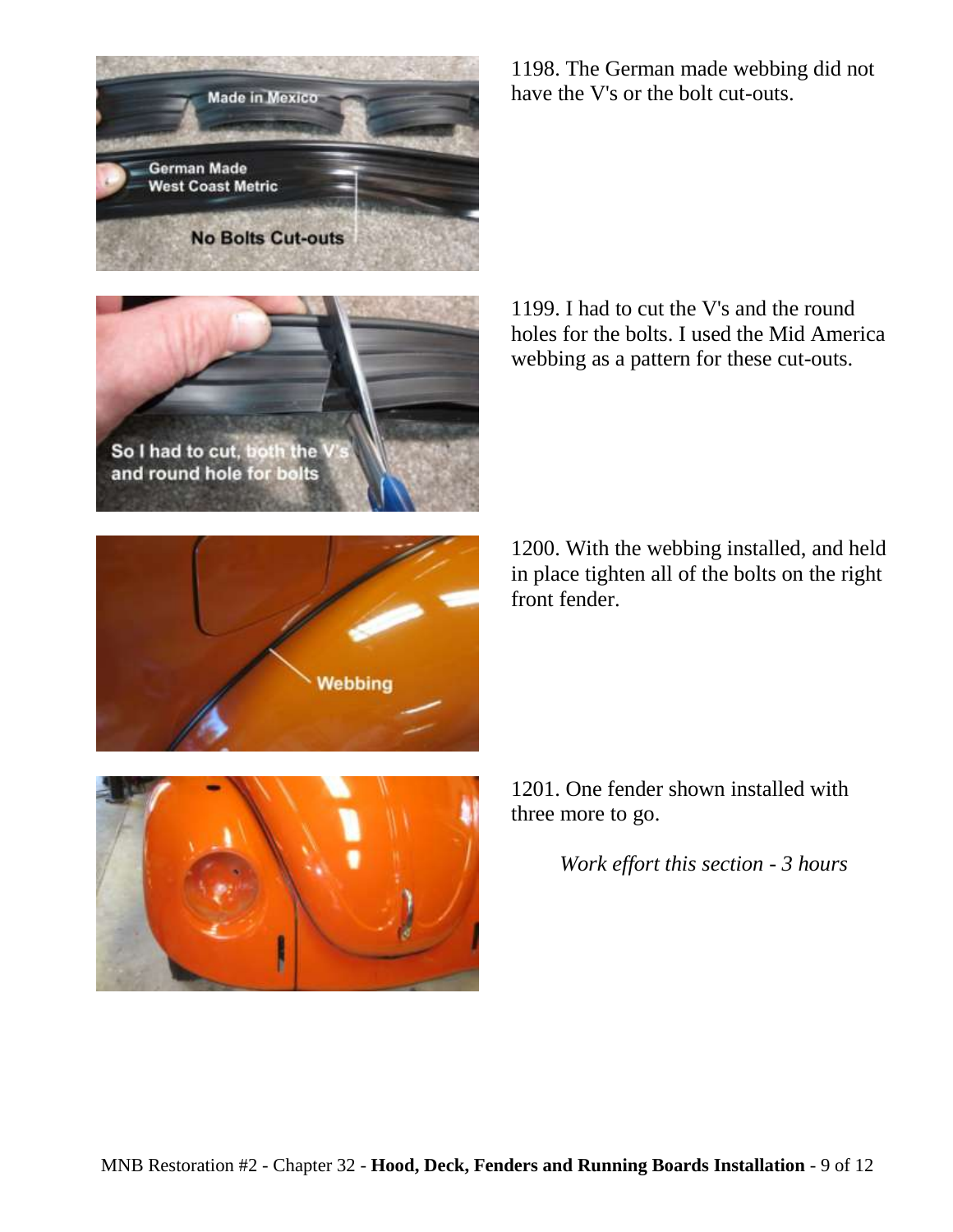

**Running Boards**



1202. Install the new headlight rubber drain plug in the headlight opening.

Then install the remaining three fenders the same way.

*Work effort this section - 4 hours*

1203. I purchased two new German made running boards from M & T Manufacturing. I pulled the rubber matting back from one side and painted a coat of POR 15 on the front and back sides of the running boards prior to installation.

1204. After the POR 15 dried I put the rubber matting back into place, as shown.





1205. I slid the 5 clips onto the back of the chrome molding and placed them to correspond with the openings in the running board as necessary. I cut the rubber with a razor blade to correspond with the openings.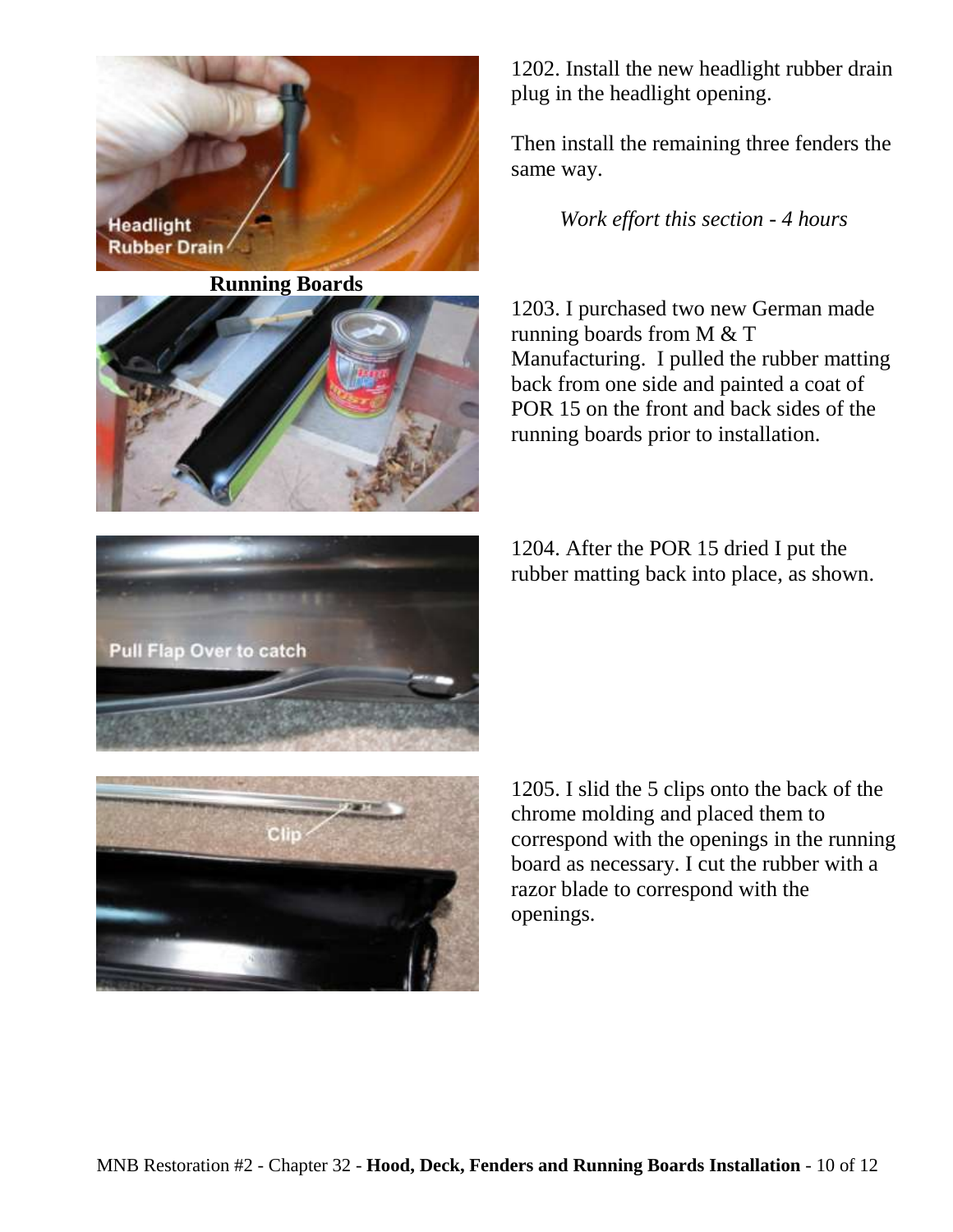



1206. I then pushed the flange of each clip through the running board opening as shown.

1207. Holding the chrome molding tight against the running board I used a pair of pliers to twist the flange and secure the chrome molding in place.



1208. I sprayed each running board bolt hole with WD 40 and ran a starter bolt into the four running boards holes on each side to check the treads and clean them out. If paint is in the way use a tap M6 x 1.0 to clean out the hole.



1209. Insert, the four running board bolts and washer, as shown. Leaving the washer pulled back so the running board lip can slip on the inside between the body and the washer.